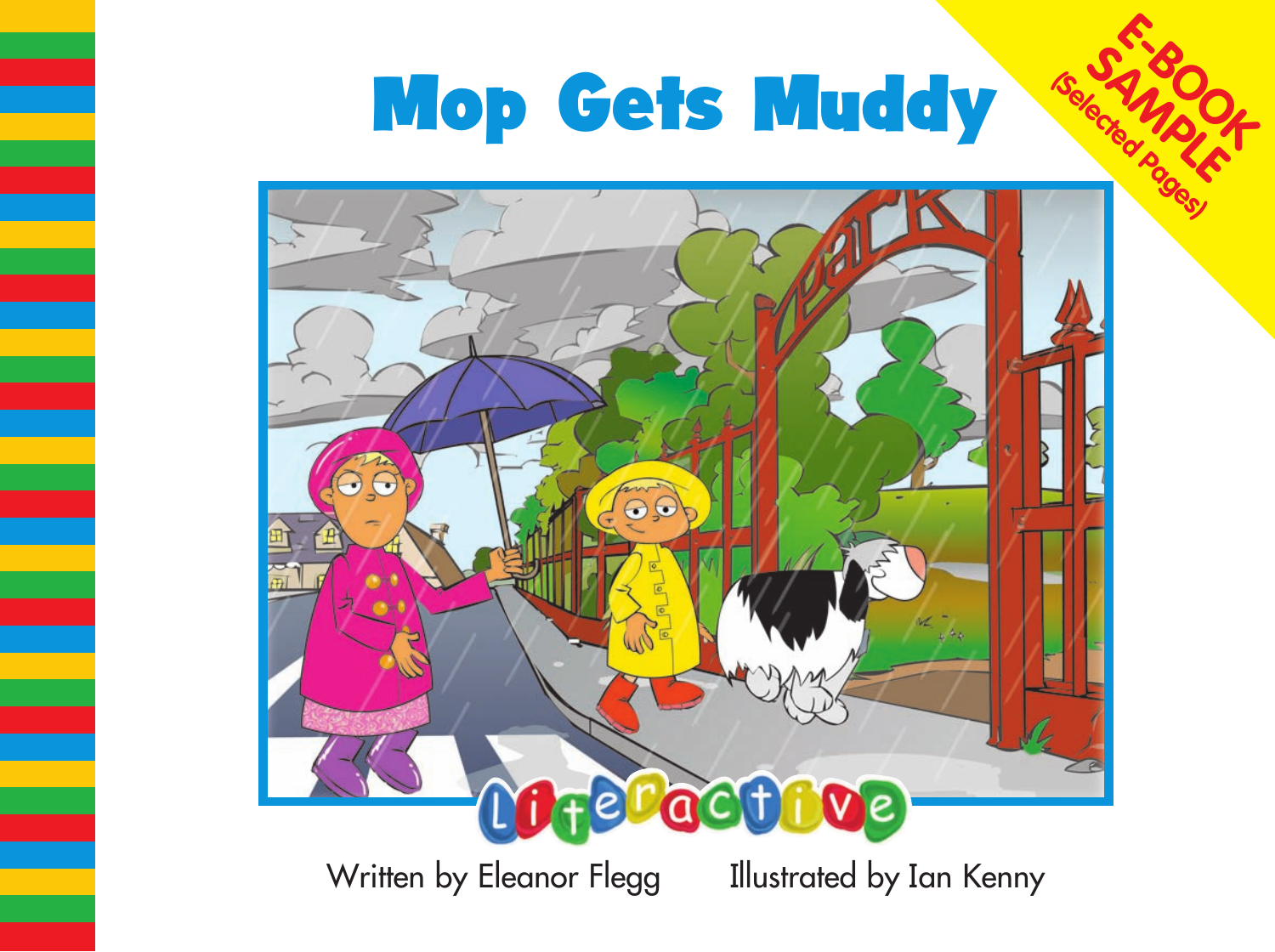

Published by Sundance/Newbridge, LLC 33 Boston Post Road West Suite 440 Marlborough, MA 01752 www.sundancepub.com

ISBN 978-1-4207-2266-6

© 2010 Entertainment and Information Industries (T/A Literactive.com), 39 Sandford Rd, Ranelagh, Dublin 6, Ireland

All rights reserved. No part of this publication may be reproduced or transmitted in any form or by any means, electronic or mechanical, including photocopy, recording or any information storage or retrieval system, without permission in writing from the publishers.

Printed by Nordica International Ltd. Manufactured in Guangzhou, China December 2009 Sundance PO#: 225692 Nordica Job#: XXXXXX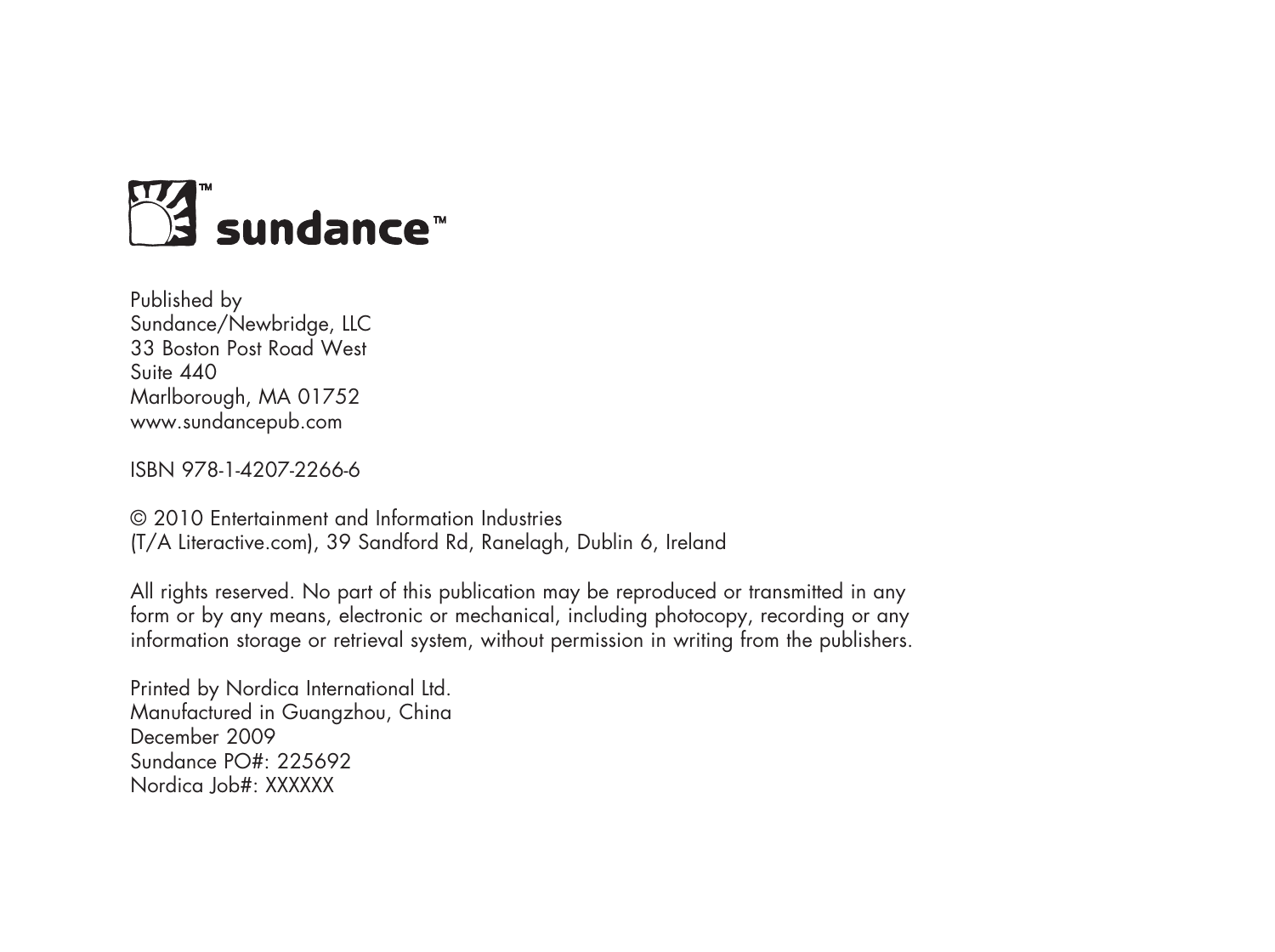#### Mop Gets Muddy



Written by Eleanor Flegg Illustrated by Ian Kenny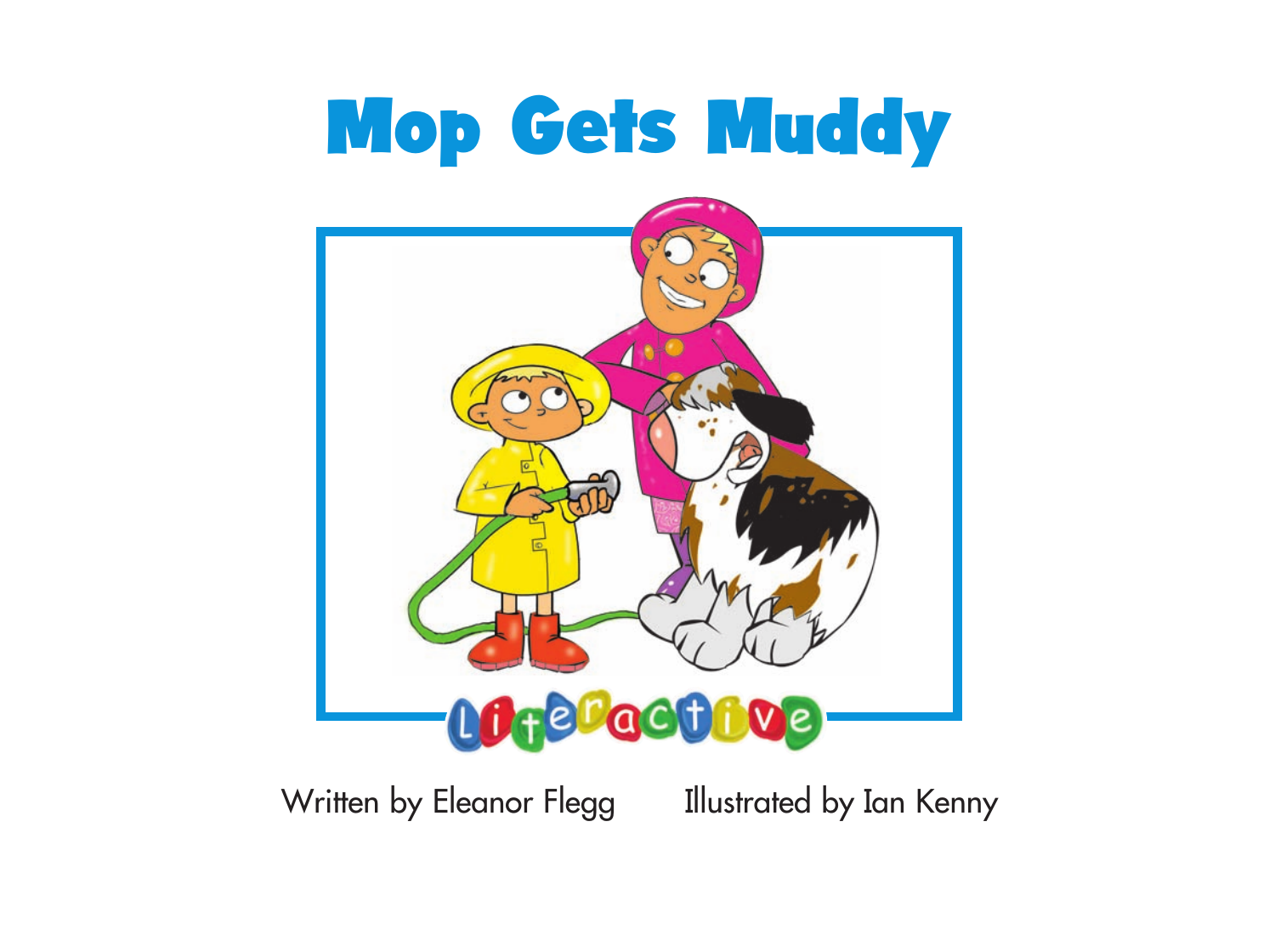## Mop likes to run in the rain. Oh no!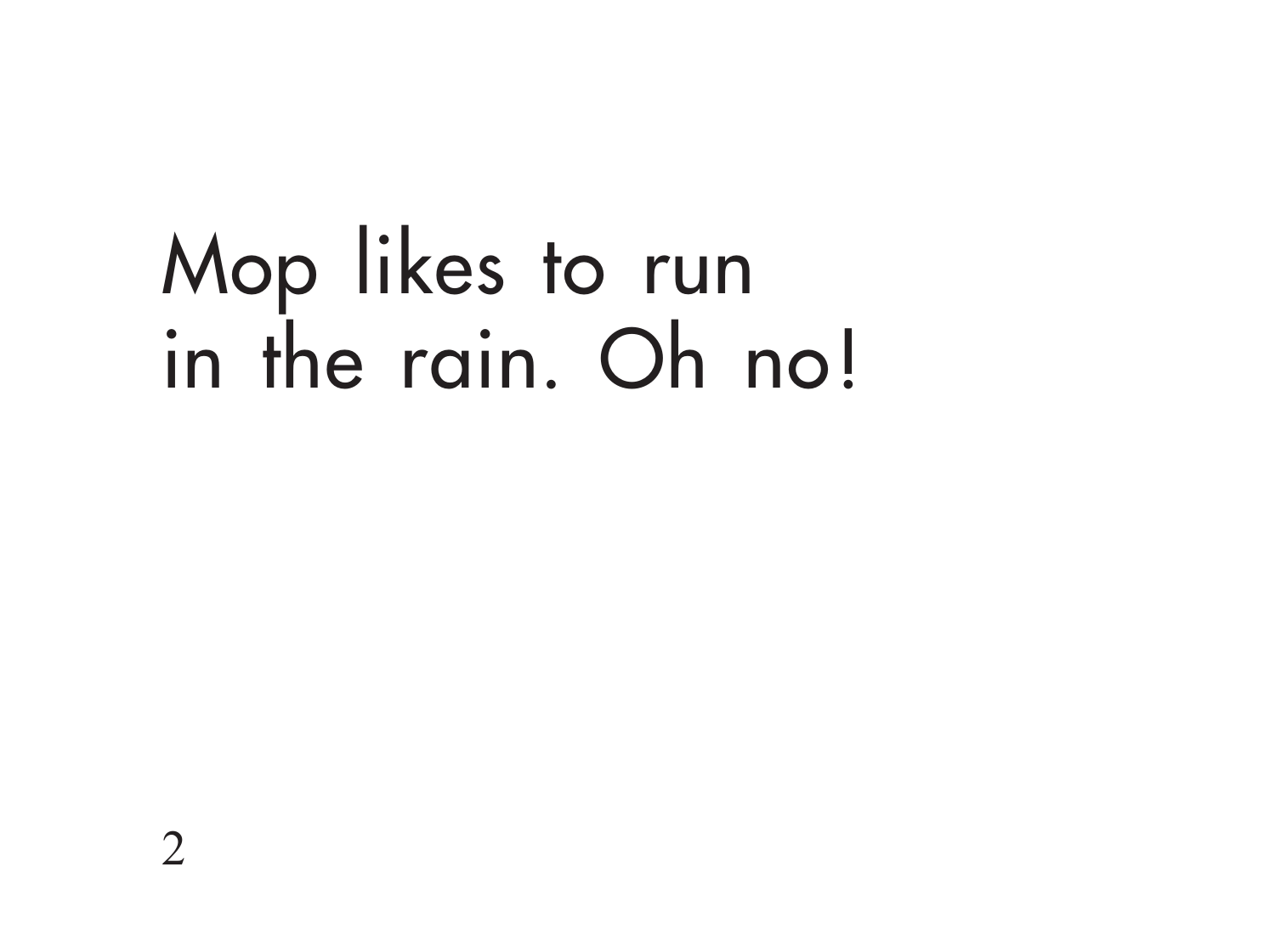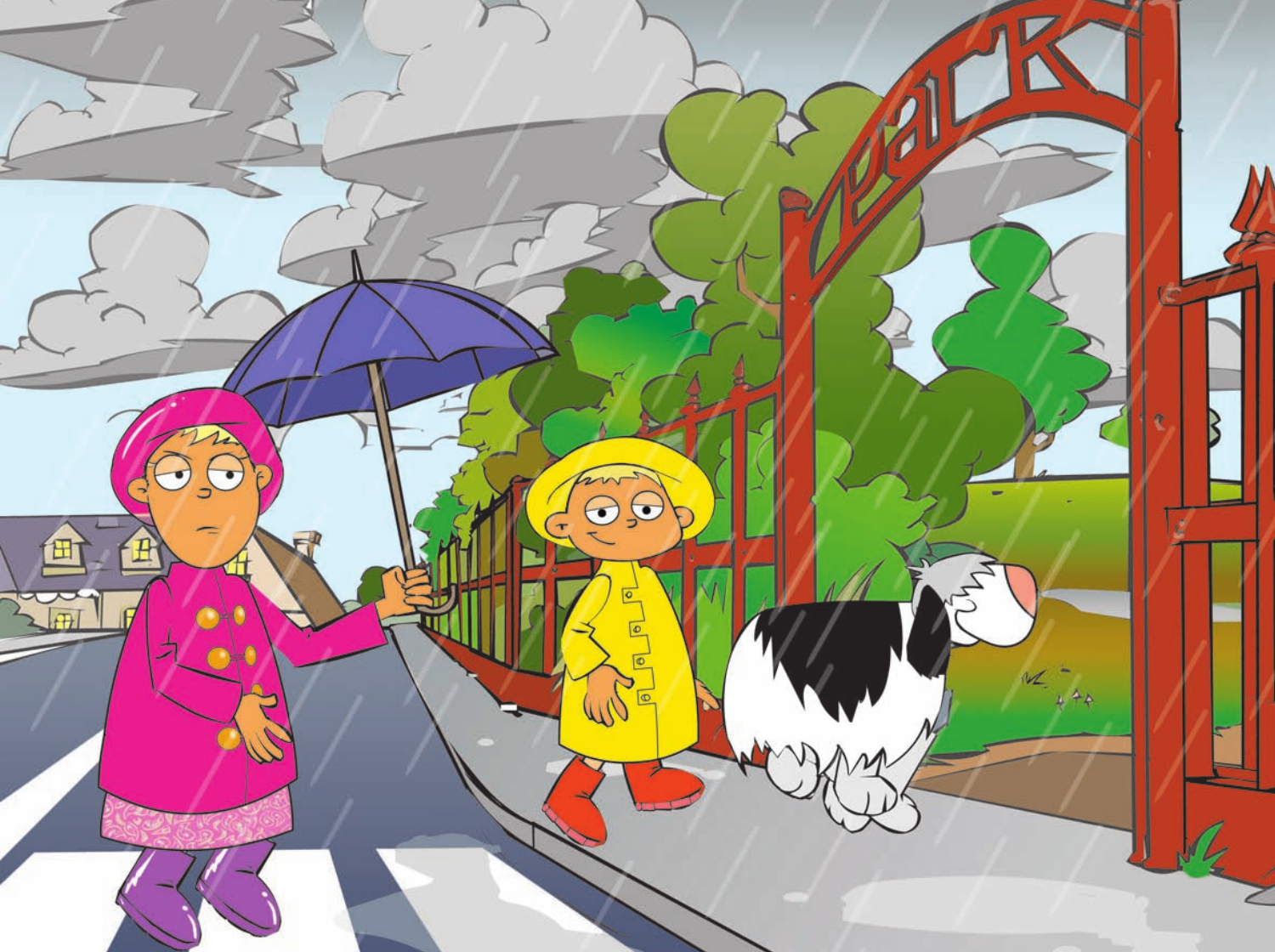## Mop likes to jump in the river. Oh no!

6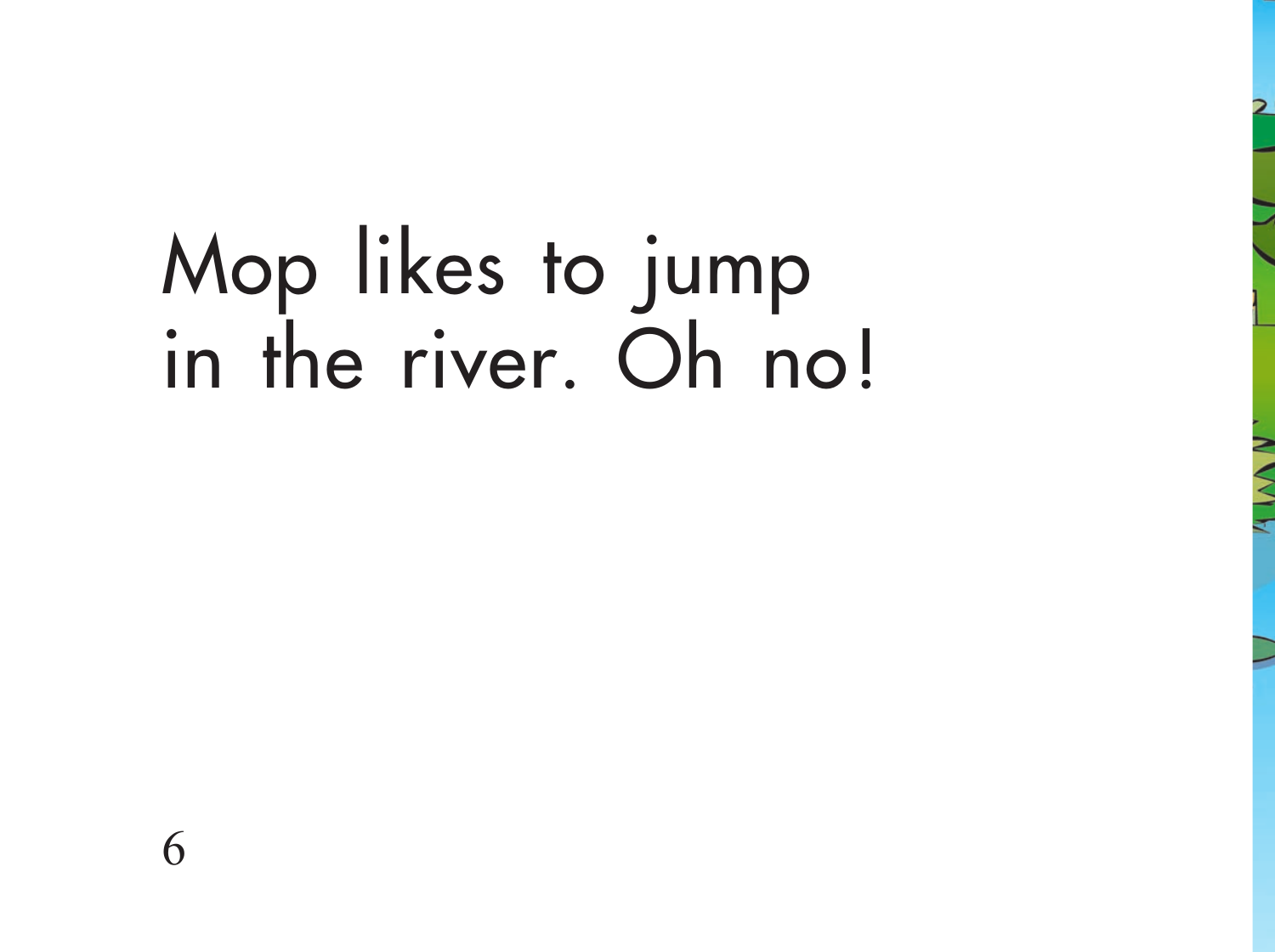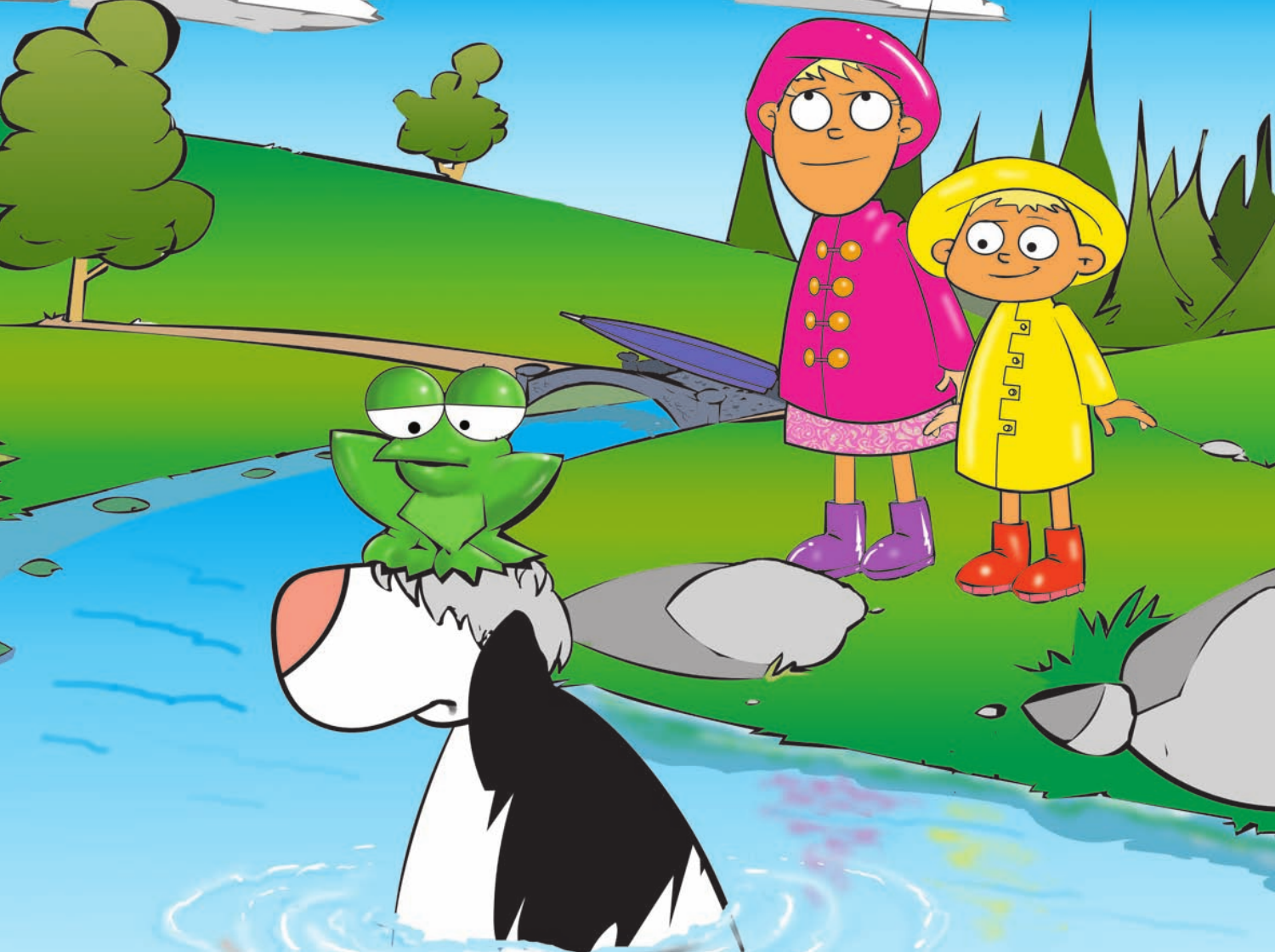

# But Mop hates bath time. Oh yes!